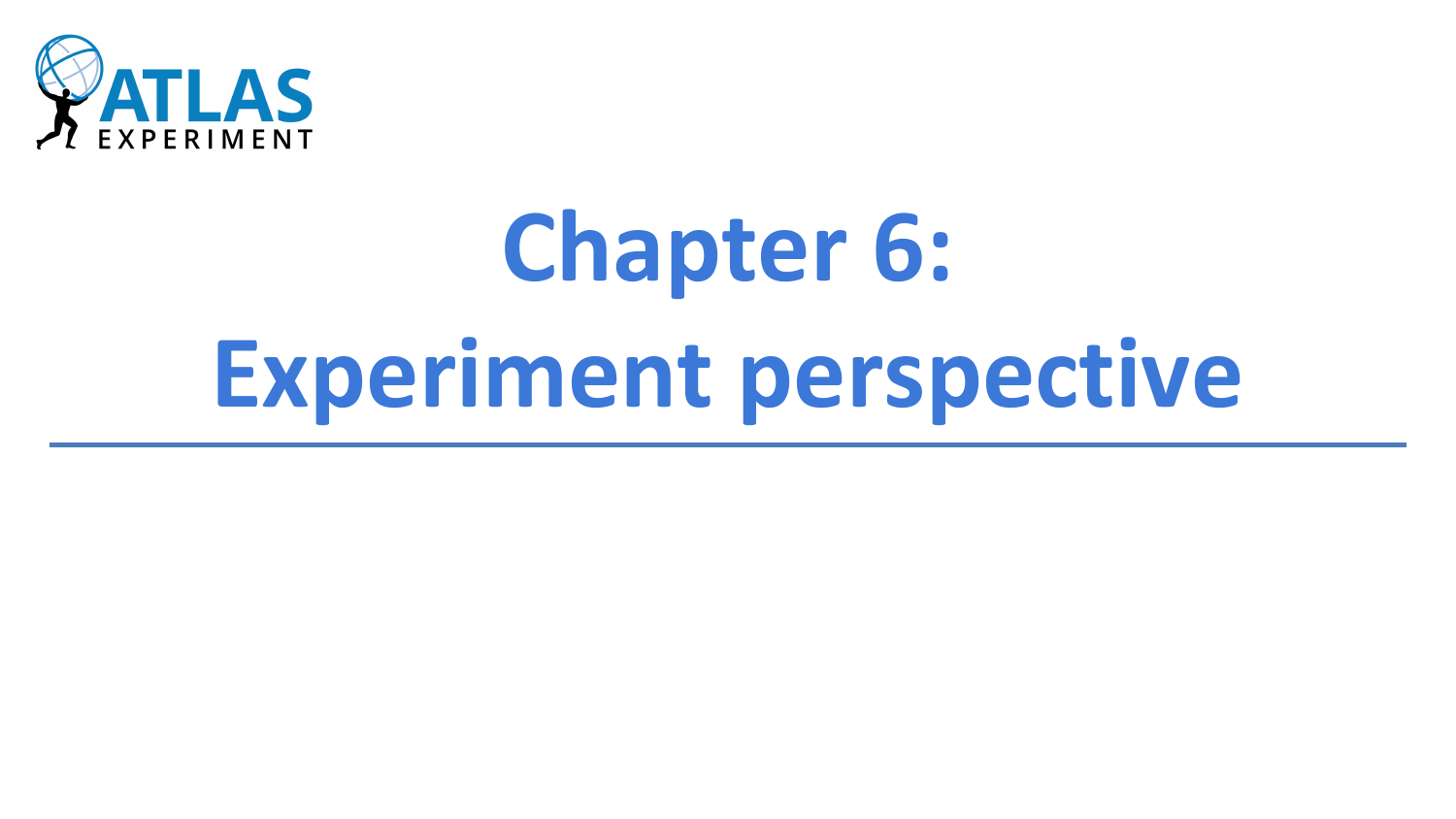#### **Content**

- **●** This talk will present the experience gained in operating Rucio in ATLAS
- **●** What will be presented
	- **○** Synchronization with other services
	- **○** Integration of Rucio with Workflow Management system
	- **○** Naming convention (scope, PFN)
	- **○** Migration to Rucio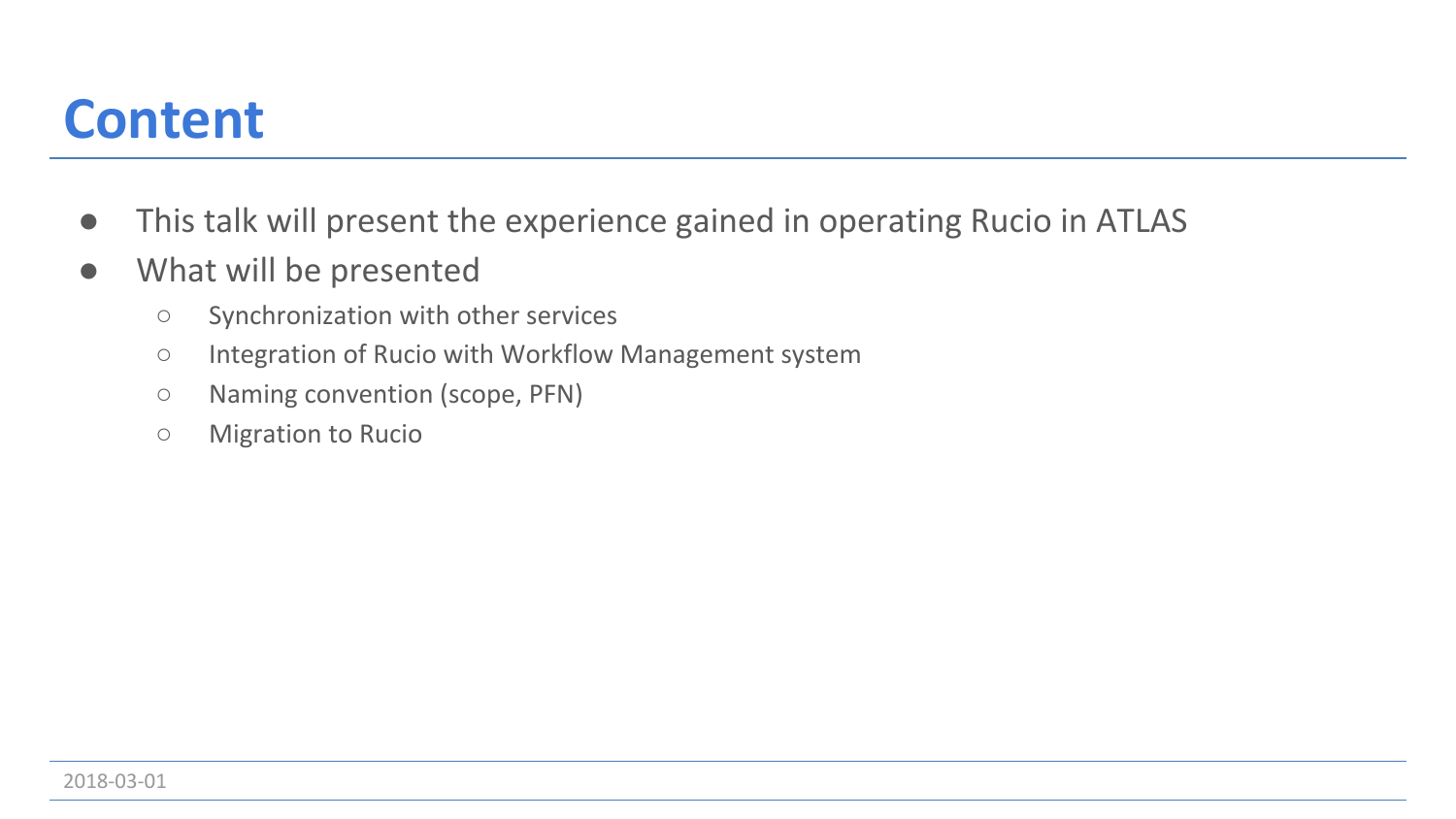### **Synchronization with other services**

- **●** Rucio can be interfaced with different services to handle
	- **○** Creation of new sites and management of protocols
	- **○** Creation of new accounts
	- **○** Quota and permission management
	- **○** Space reporting
- **●** All these synchronizations are run as scripts i.e. probes on a nagios node
	- **○** Automatic notification in case of problems
	- **○** Retries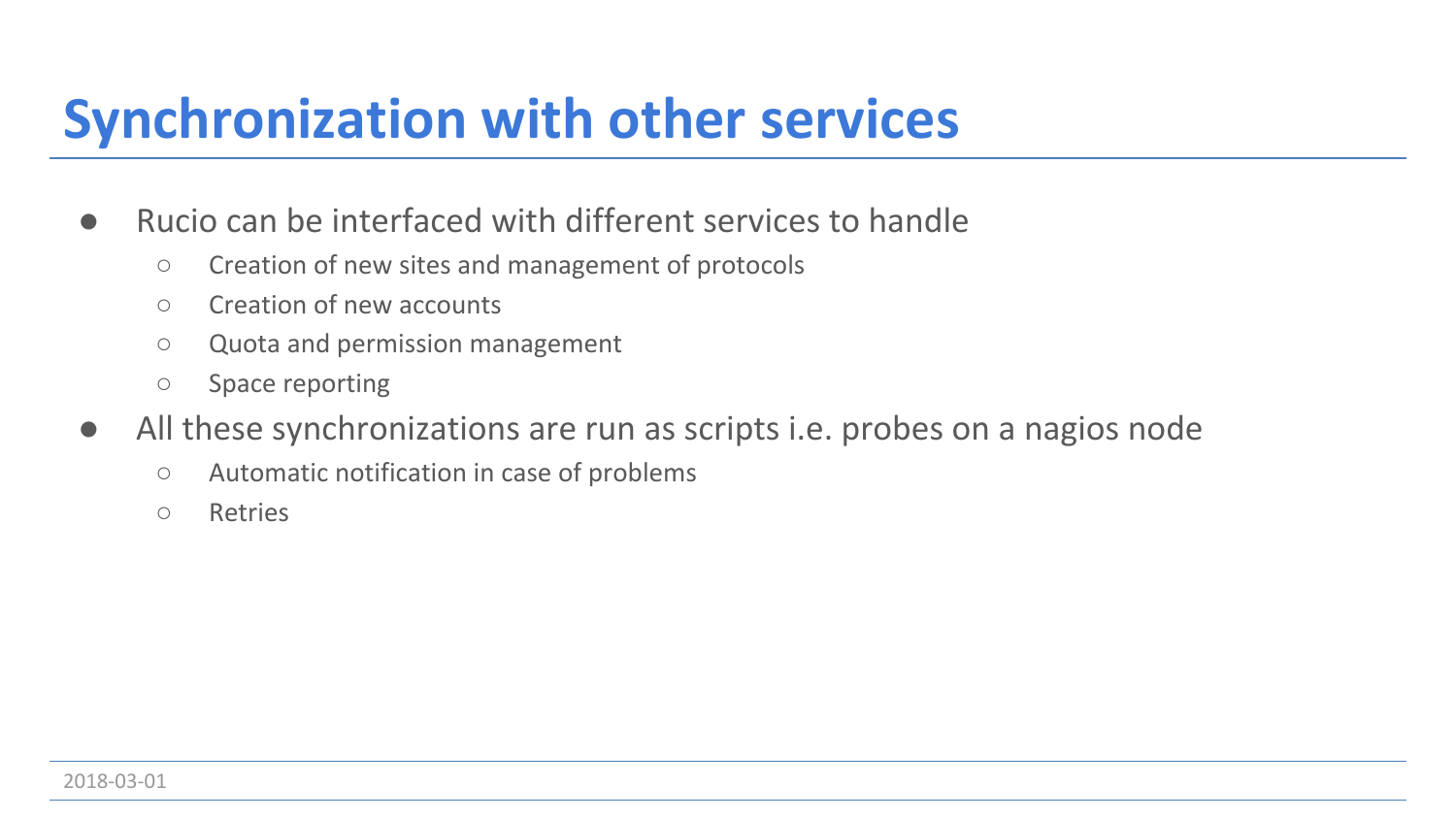# **Synchronization with identity service (VOMS)**

- **●** Accounts creation automatized
	- **○** A probe collects the list of identities in VOMS and the list of accounts registered in ATLAS group at **CERN**
	- **○** It creates the account in Rucio and associates to this account the VOMS identity (based on nickname)
	- **○** It creates a scope user.<username>
- **●** Account privileges
	- **○** Privileges are based on roles in VOMS (e.g. /atlas/role=Production → admin in Rucio)
- **●** Country and physics group ownership
	- **○** Collect the different groups in VOMS and their associated identities and map them to GROUP accounts in Rucio
- **●** Automatic quota scaling with space available at the site based on the space reported by each site
	- **○** Specific probe to collect the space deployed at the sites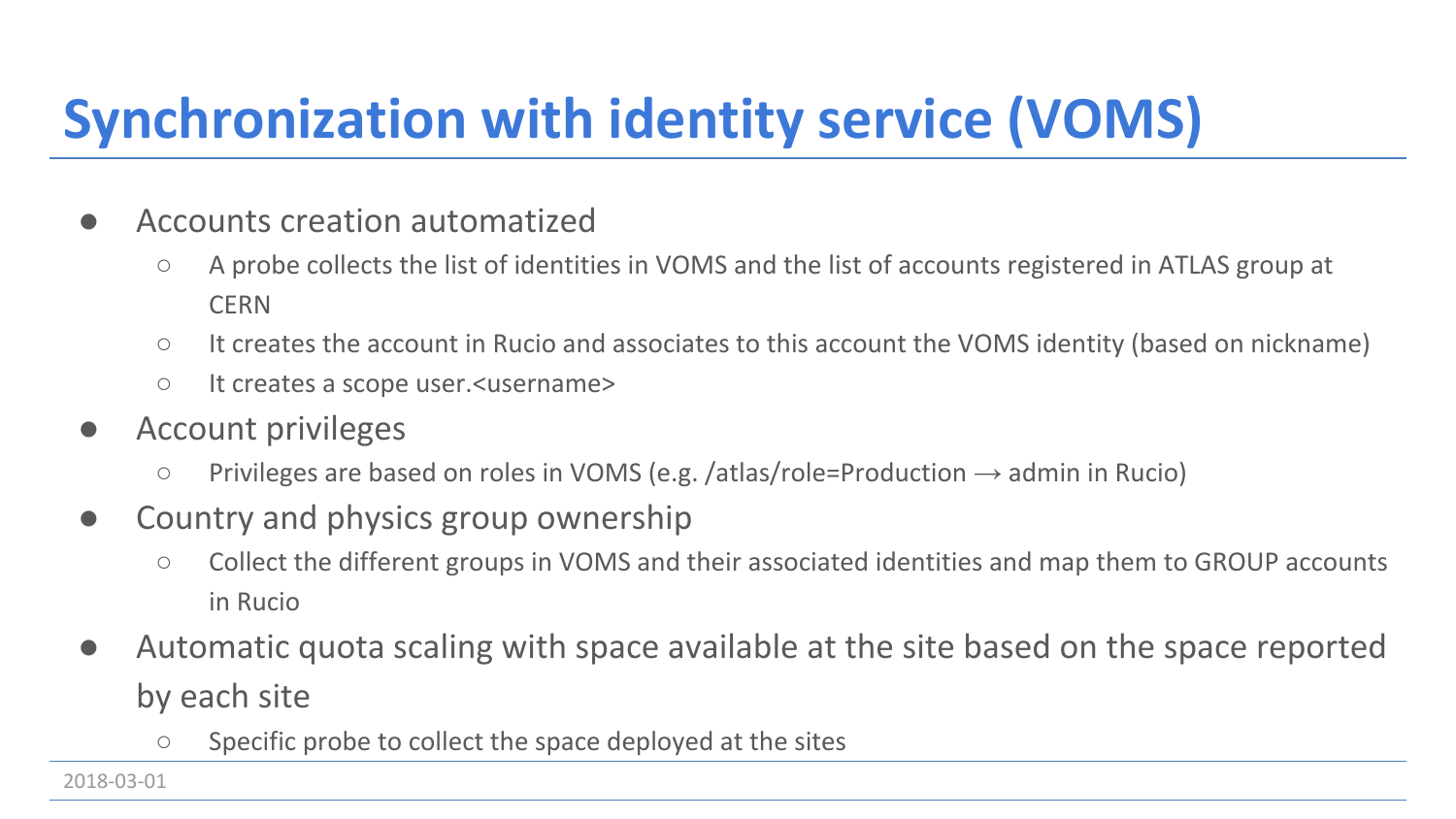## **Synchronization with information system (AGIS)**

- **●** AGIS is the information system of ATLAS that stores
	- **○** List of all ATLAS sites
	- **○** Ordered list of all the protocols supported by these sites
	- **○** "Closeness" between the sites
	- **○** Different metadata like country, DISK/TAPE, quota for physics groups, etc.
- **●** AGIS is also responsible of collecting the site downtimes
- **●** Automatic collection of all these information into Rucio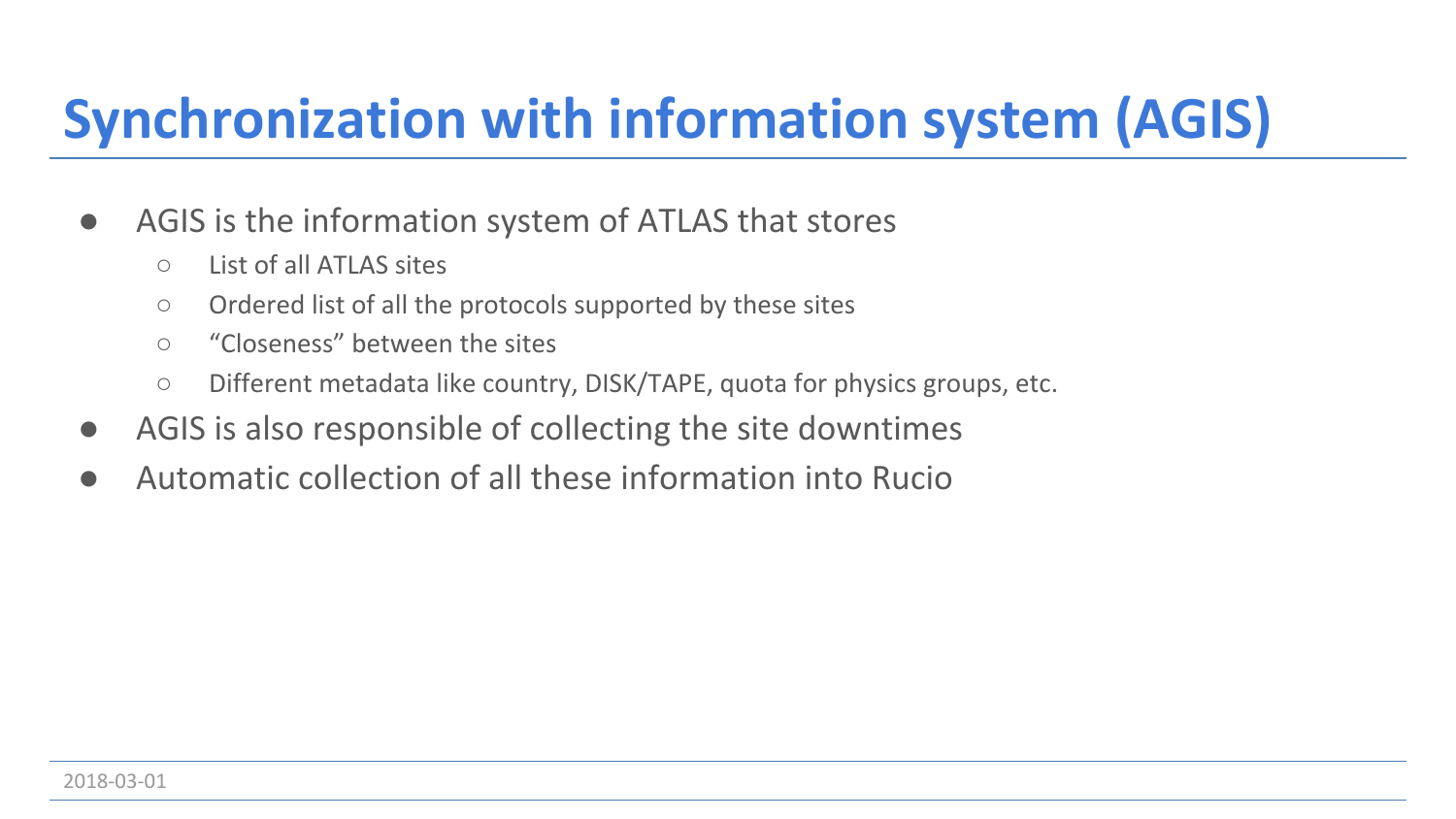## **Synchronization with the Storage Elements**

- **●** Collection of the space used/free via storage provided value or json file published by the site
	- **○** To define quota
	- **○** To identify possible issue with the Storage Element (consistency metrics)
- **●** Automatic consistency check between the files recorded in Rucio and the files stored on the Storage Elements (SE)
	- **○** Sites are asked to publish regularly Storage Element dumps
	- **○** Dumps are automatically fetched by Rucio and compared to the list of files recorded in Rucio
	- **○** 2 types of inconsistencies can be found :
		- Dark Files (i.e. on SE but not known by Rucio) are cleaned by a special Rucio daemon
		- Lost Files (i.e. in Rucio but not on the SE) are declared to the Rucio recovery service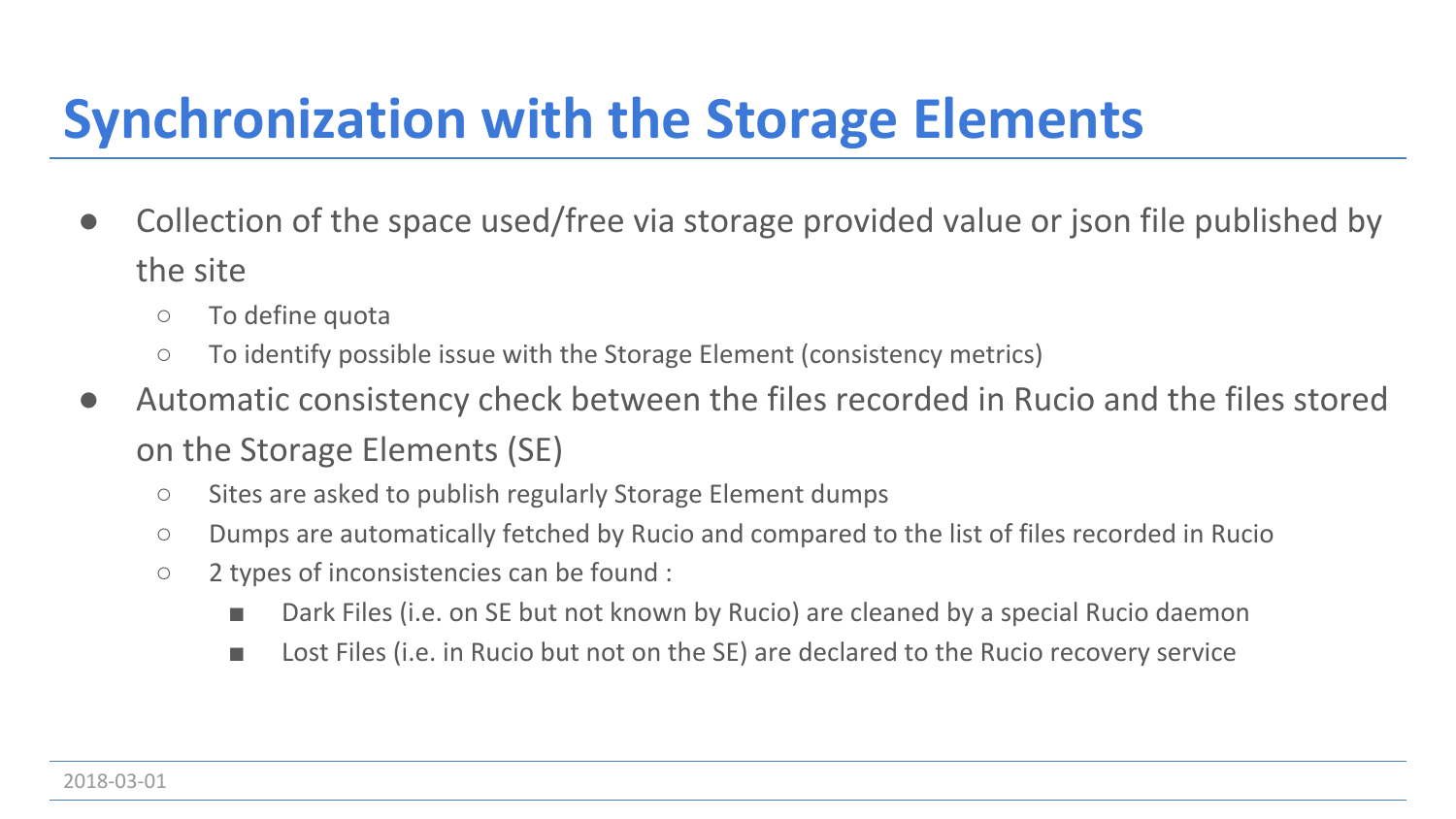## **Synchronization with metadata service**

- **●** Rucio is interfaced with ATLAS Metadata Interface (AMI) to report
	- **○** File loss
	- **○** New dataset attached to container
	- **○** Change of DID state : open → close
- **●** The synchronization Rucio → AMI is done using ActiveMQ
- **●** On the other hand, Rucio gets from AMI
	- **○** New scopes created
	- **○** Datasets and containers naming convention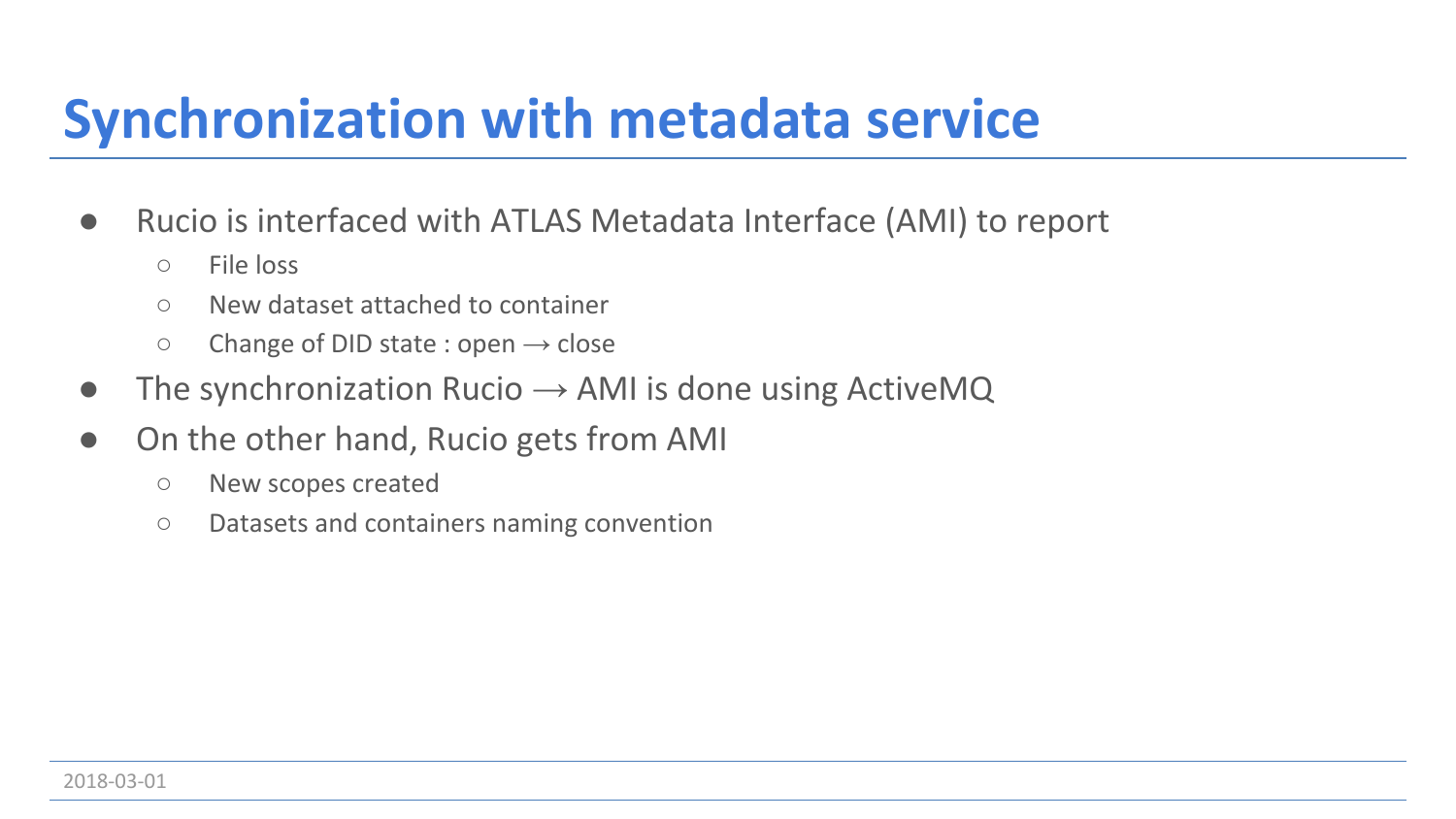## **Integration with Workload Management**

- **●** Rucio is integrated with ATLAS Workload Management System (PanDA/Prodsys)
- **●** Rucio takes care of
	- **○** Transferring of data (input/output) for the jobs
	- **○** Staging data from TAPE
	- **○** Notifying Panda when transfer of dataset is done
	- **○** Notifying prodsys in case of lost or corrupted files
- **●** Rucio also reads the PanDA tables to identify the datasets currently used by the jobs and can make extra copies to improve the brokering
- **●** Rucio can possibly be used by any other Workflow Management system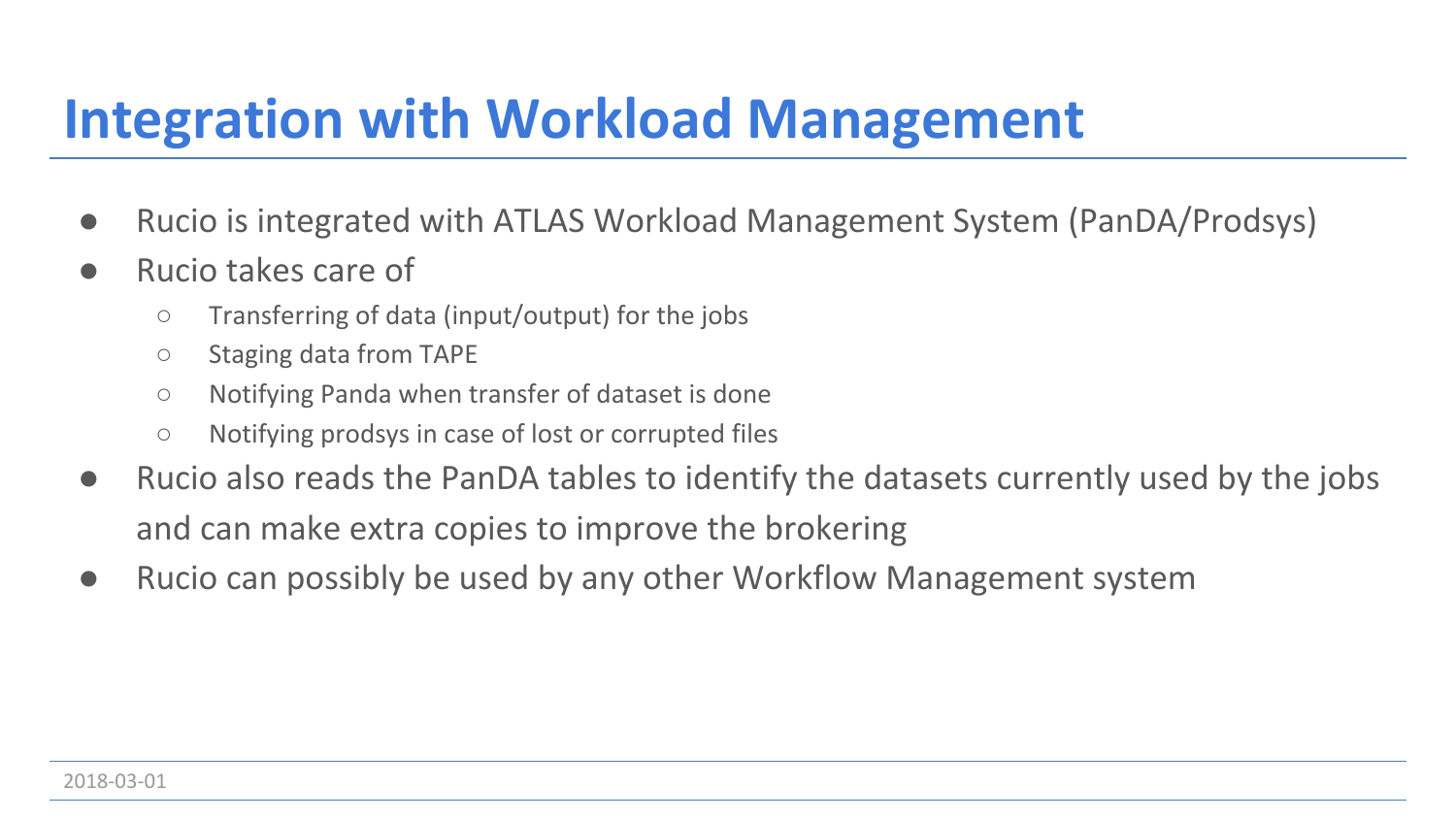### **PFN convention**

- **●** ATLAS convention
	- LFN : mc15\_13TeV:EVNT.13080669. 137329.pool.root.1
	- **○** PFN : mc15\_13TeV/66/a2/EVNT.13080669.\_137329.pool.root.1
	- **○** 66a2 : first 2 bytes of md5 hash of mc15\_13TeV:EVNT.13080669.\_137329.pool.root.1
- **Question : Why did you choose this convention?**
- **●** Response
	- **○** Deterministic : One just needs to know the LFN to locate the PFN
	- **○** Hash part
		- Constraint that some storage technologies can not handle more than 32k files in a directory
		- Hash allow to have a well balanced distribution of files in directory
	- **○** Scope part
		- **■** To make the space more human readable
		- For permission on the storage element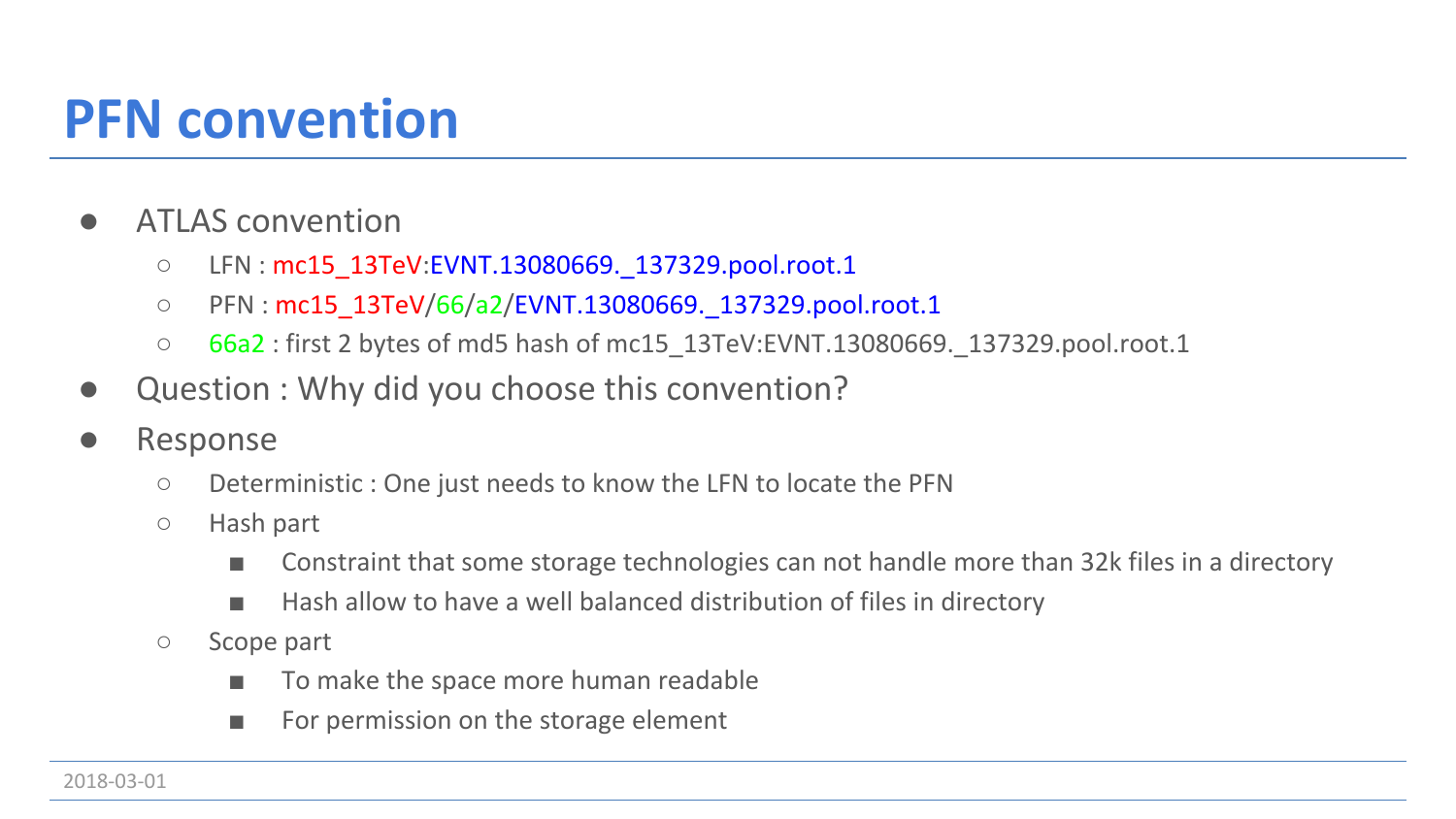#### **PFN convention**

- **●** Pros and Cons :
	- **○** Pros :
		- See previous slide
	- **○** Cons :
		- Too many (empty) directories. Up to 65k <sup>\*</sup> nb scopes
		- **■** Cryptic for users
- **●** Conclusion : Naming convention is something important that deserves careful thinking (very difficult to change after)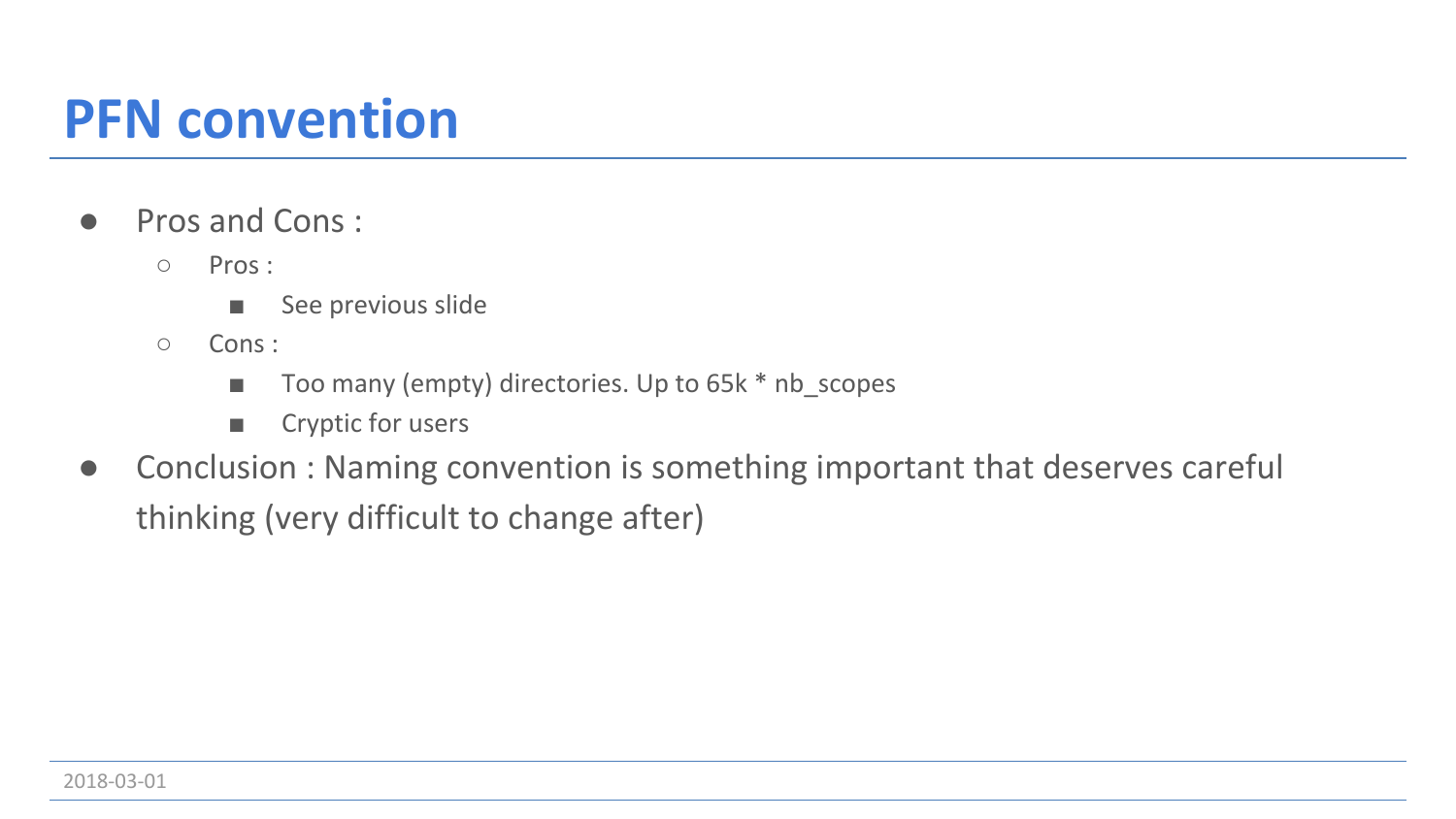## **Migration experience (1)**

- **●** Rucio has been fully put in production in December 2014
- **●** At that time, there were already ~300M files registered in the previous Data Management service of ATLAS (DQ2) on ~100 sites
- **●** Strong constraints to perform the migration with limited downtime
- **●** Migration strategy thought well in advance to move gradually to Rucio. 3 steps :
	- **○** Moving the files at the sites to follow the new deterministic path convention
	- **○** Migrating the file replica catalog from LFC to Rucio
	- **○** Migrating all the dataset, containers, subscriptions/rules from DQ2 to Rucio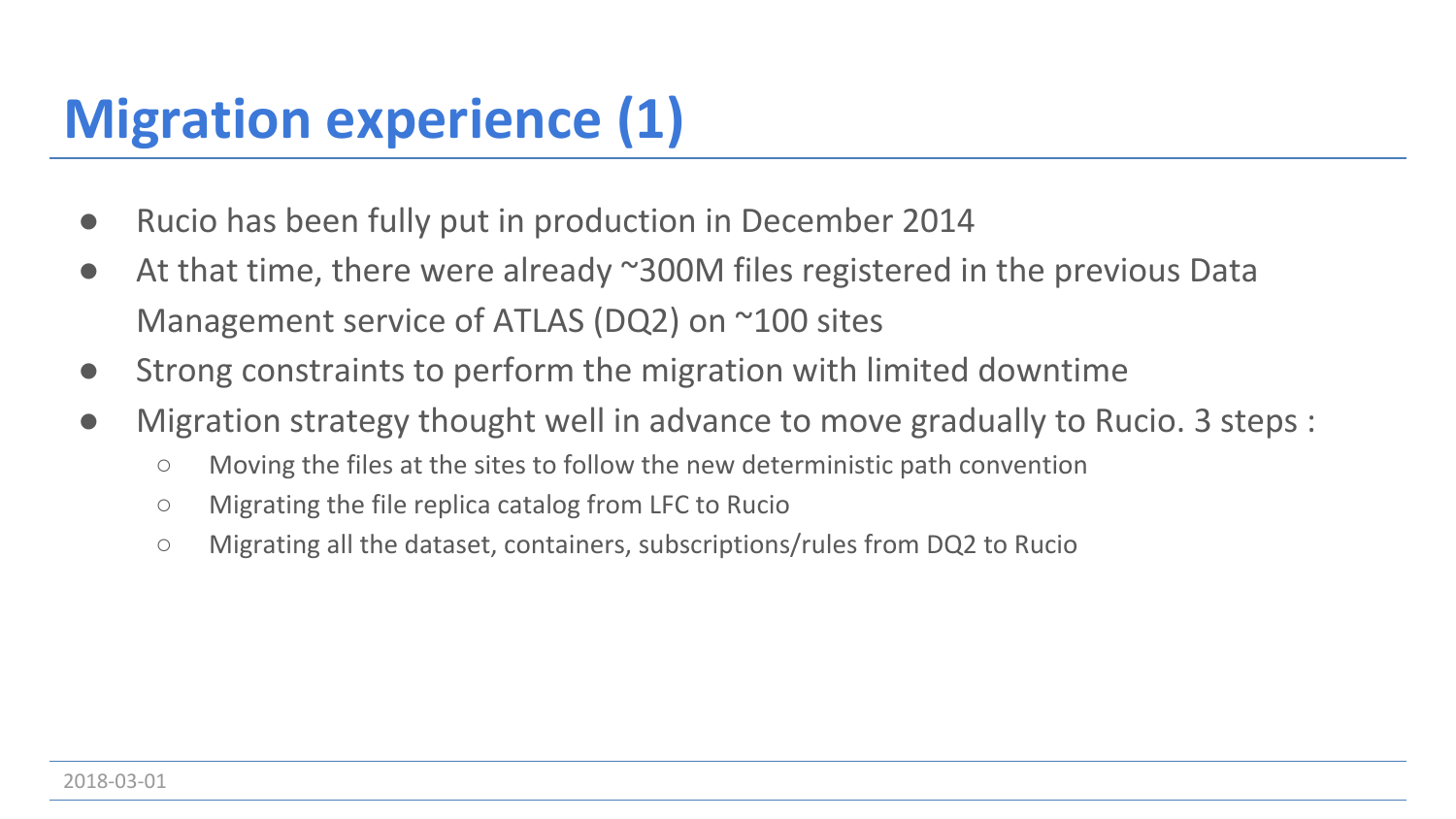# **Migration experience (2)**

- **●** First step of the migration ran in background mode for ~1 year
	- **○** File moved (metadata operation) centrally by a dedicated infrastructure
	- **○** Include file migration on the site and in the LCG File Catalog (LFC)
	- **○** 300M/1 year ~ 10 Hz
	- **○** No downtime
- **●** Migration of the file replicas from the LFC to Rucio
	- **○** Production/analysis stopped for one day cloud by cloud (i.e. only ~10 sites not available at a time)
	- **○** PL/SQL procedure
	- **○** Deployment of a DQ2 client able to talk to Rucio servers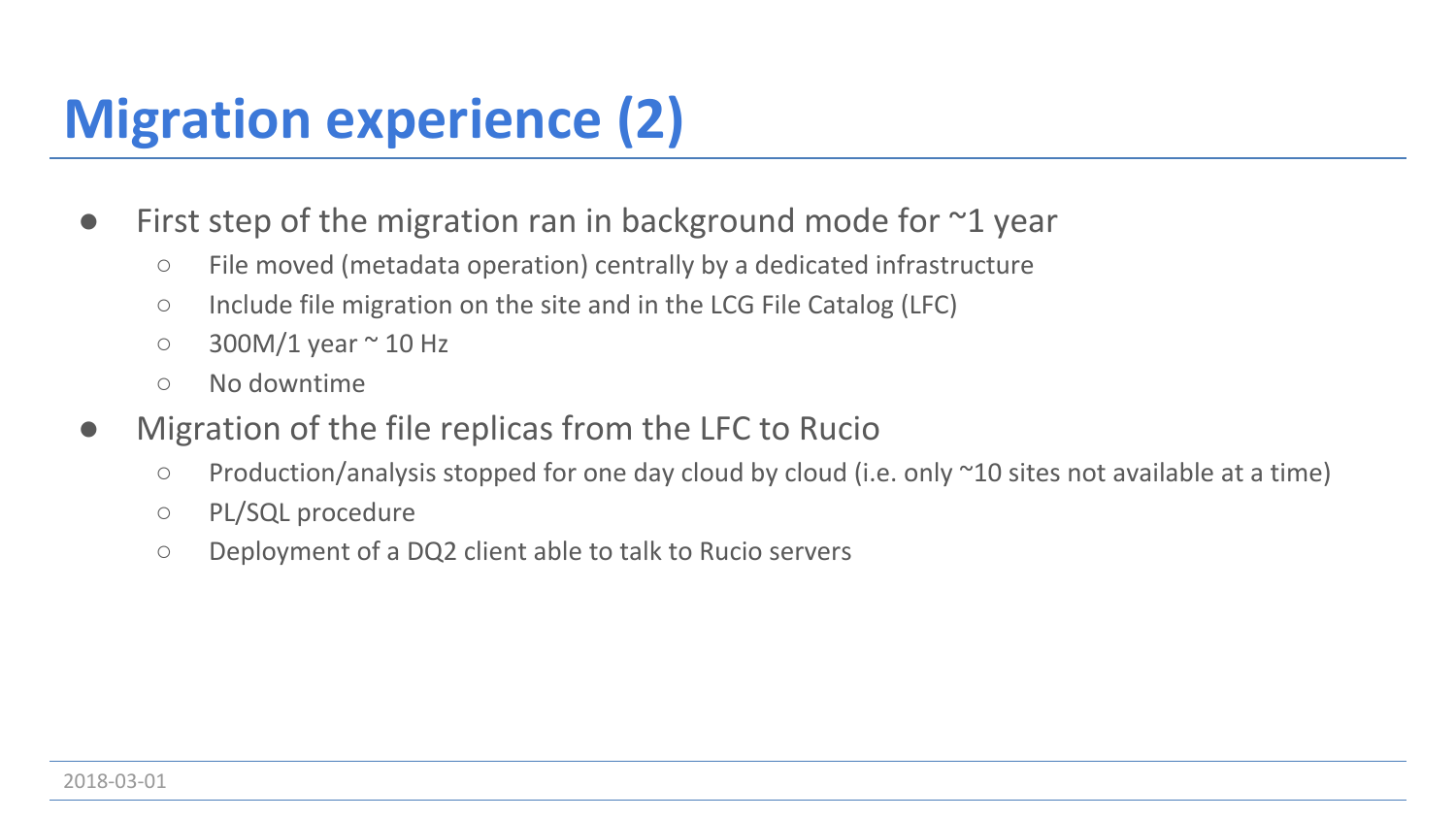# **Migration experience (3)**

- **●** Final step : Migration of the content of DQ2 to Rucio
	- **○** One full day downtime for all the ATLAS sites
	- **○** PL/SQL procedure
- **●** Lessons learned :
	- **○** Migration from one Data Management system to another one is possible
		- without long downtime
		- **■** even for a big collaboration
	- **○** But needs a lot of careful planning